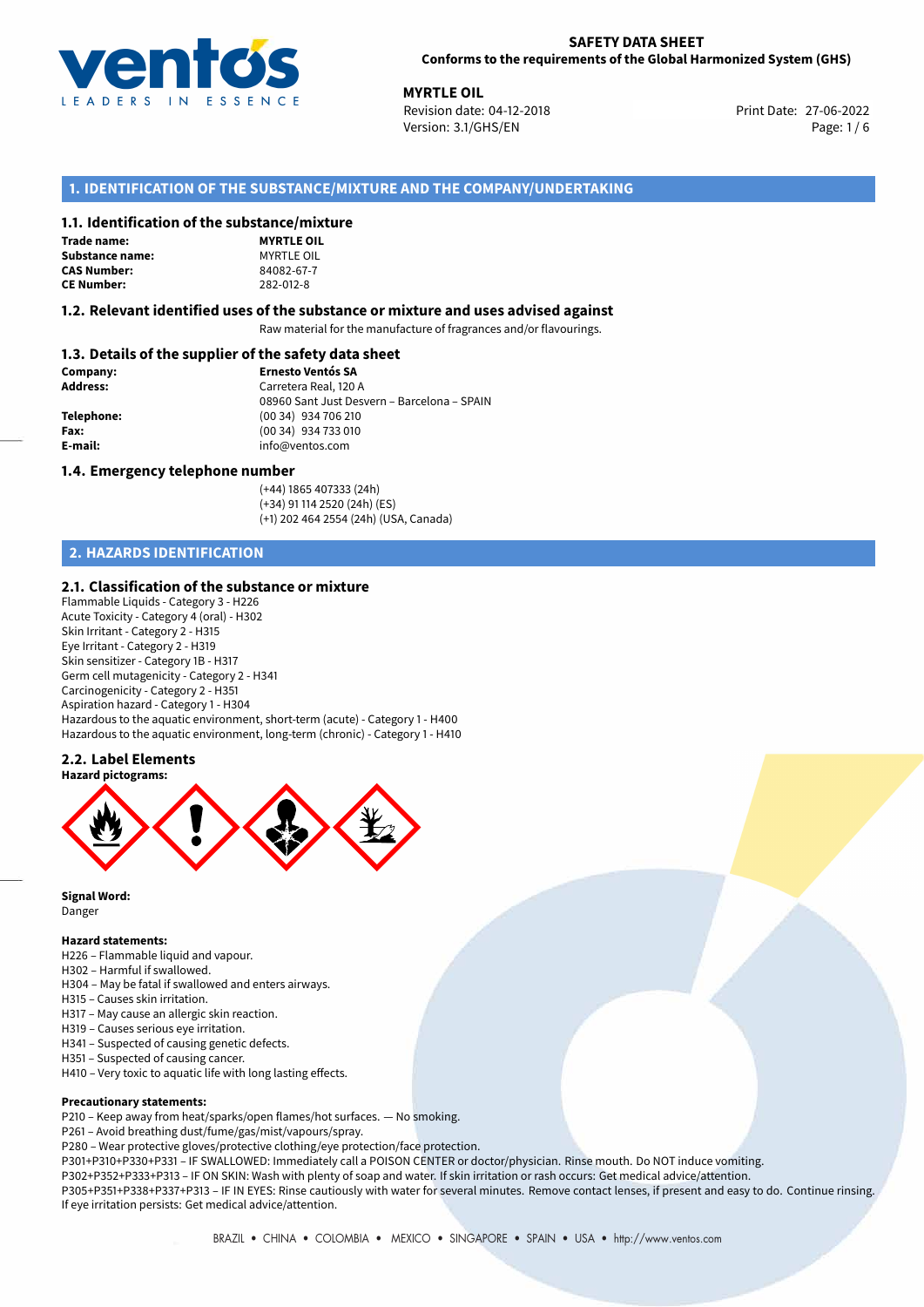

**MYRTLE OIL**<br> **Revision date: 04-12-2018** Print Date: 27-06-2022 Version: 3.1/GHS/EN Page: 2 / 6

## **2.3. Other hazards**

No Information available

# **3. COMPOSITION/INFORMATION ON INGREDIENTS**

## **3.1. Substances**

| Chemical name: | <b>MYRTLE OIL</b> |
|----------------|-------------------|
| CAS number:    | 84082-67-7        |
| EC number:     | 282-012-8         |

## **Hazardous constituents:**

| <b>Chemical Name</b>   | % (w/w)        | <b>CAS No</b><br><b>EC No</b> | <b>Classification according to GHS</b>                                                                                                                                                                                                                                                                                                                                    |  |
|------------------------|----------------|-------------------------------|---------------------------------------------------------------------------------------------------------------------------------------------------------------------------------------------------------------------------------------------------------------------------------------------------------------------------------------------------------------------------|--|
| <b>EUCALYPTOL</b>      | $>25$ ; $<$ 50 | 470-82-6<br>207-431-5         | Flammable Liquids - Category 3 - H226<br>Acute Toxicity - Category 5 (oral) - H303<br>Skin Irritant - Category 3 - H316<br>Skin sensitizer - Category 1B - H317                                                                                                                                                                                                           |  |
| ALPHA-PINENE           | $>25$ ; $<$ 50 | $80 - 56 - 8$<br>201-291-9    | Flammable Liquids - Category 3 - H226<br>Acute Toxicity - Category 4 (oral) - H302<br>Skin Irritant - Category 2 - H315<br>Skin sensitizer - Category 1B - H317<br>Aspiration hazard - Category 1 - H304<br>Hazardous to the aquatic environment, short-term (acute) - Category 1 - H400<br>Hazardous to the aquatic environment, long-term (chronic) - Category 1 - H410 |  |
| <b>LIMONENE</b>        | $>10$ ; $<$ 25 | 138-86-3<br>205-341-0         | Flammable Liquids - Category 3 - H226<br>Skin Irritant - Category 2 - H315<br>Skin sensitizer - Category 1B - H317<br>Aspiration hazard - Category 1 - H304<br>Hazardous to the aquatic environment, short-term (acute) - Category 1 - H400<br>Hazardous to the aquatic environment, long-term (chronic) - Category 1 - H410                                              |  |
| <b>TERPINEOL</b>       | $\geq$ 1; <10  | 98-55-5<br>202-680-6          | Flammable Liquids - Category 4 - H227<br>Acute Toxicity - Category 5 (oral) - H303<br>Skin Irritant - Category 2 - H315<br>Eye Irritant - Category 2A - H319<br>Hazardous to the aquatic environment, short-term (acute) - Category 2 - H401                                                                                                                              |  |
| <b>GERANYL ACETATE</b> | $>1$ ; $<$ 10  | $105 - 87 - 3$<br>203-341-5   | Skin Irritant - Category 2 - H315<br>Skin sensitizer - Category 1B - H317<br>Hazardous to the aquatic environment, short-term (acute) - Category 2 - H401<br>Hazardous to the aquatic environment, long-term (chronic) - Category 3 - H412                                                                                                                                |  |
| LINALOOL               | $>1$ ; <10     | 78-70-6<br>201-134-4          | Flammable Liquids - Category 4 - H227<br>Acute Toxicity - Category 5 (oral) - H303<br>Skin Irritant - Category 2 - H315<br>Eye Irritant - Category 2A - H319<br>Skin sensitizer - Category 1B - H317<br>Hazardous to the aquatic environment, short-term (acute) - Category 3 - H402                                                                                      |  |
| <b>METHYL EUGENOL</b>  | $>1$ ; <10     | $93-15-2$<br>202-223-0        | Acute Toxicity - Category 4 (oral) - H302<br>Germ cell mutagenicity - Category 2 - H341<br>Carcinogenicity - Category 2 - H351<br>Hazardous to the aquatic environment, short-term (acute) - Category 2 - H401                                                                                                                                                            |  |
| <b>GERANIOL</b>        | $>1$ ; <10     | $106 - 24 - 1$<br>203-377-1   | Acute Toxicity - Category 5 (oral) - H303<br>Skin Irritant - Category 2 - H315<br>Serious eye damage - Category 1 - H318<br>Skin sensitizer - Category 1B - H317<br>Hazardous to the aquatic environment, short-term (acute) - Category 3 - H402                                                                                                                          |  |

[See the full text of the hazard statements in section 16.](#page-4-0)

## **3.2. Mixtures**

Not applicable.

## **4. FIRST-AID MEASURES**

## **4.1. Description of necessary first aid measures**

Ingestion: **All and Struth With Water.** Rinse mouth with water. Obtain medical advice. Keep at rest. Do not induce vomiting.

Eye contact: In case of contact with eyes, rinse immediately with plenty of water for at least 15 minutes and seek medical advice.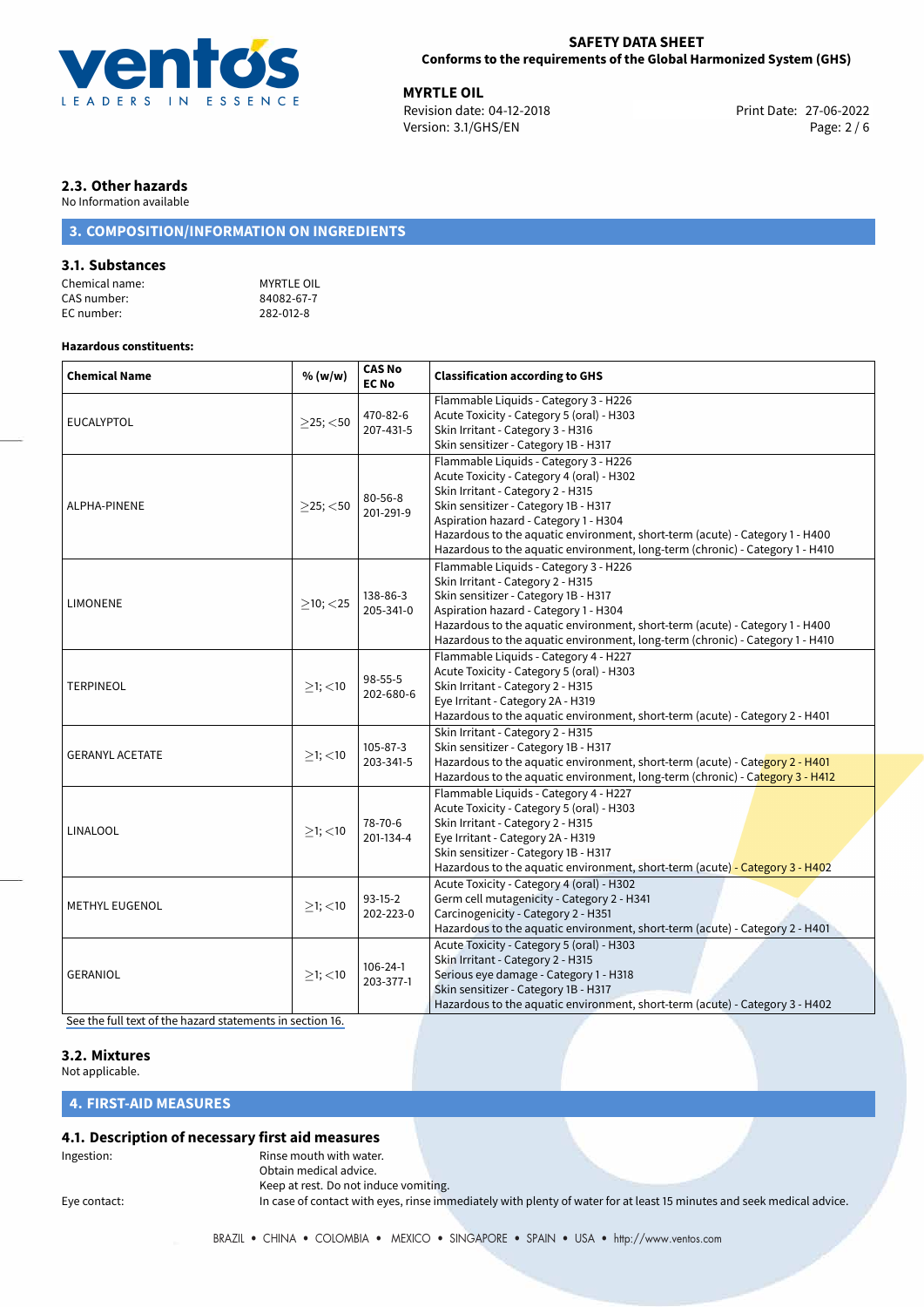

**MYRTLE OIL**<br> **Revision date: 04-12-2018** Print Date: 27-06-2022 Version: 3.1/GHS/EN Page: 3 / 6

| Inhalation:   | Remove person to fresh air and keep at rest.       |  |
|---------------|----------------------------------------------------|--|
|               | Seek immediate medical advice.                     |  |
| Skin contact: | Take off immediately all contaminated clothing.    |  |
|               | Thoroughly wash affected skin with soap and water. |  |
|               | Seek medical attention if symptoms persist.        |  |

## **4.2. Most important symptoms and effects, both acute and delayed**

No information available.

# **4.3. Indication of any immediate medical attention and special treatment needed**

No information available.

## **5. FIRE-FIGHTING MEASURES**

## **5.1. Extinguishing Media**

Water spray, carbon dioxide, dry chemical powder or appropriate foam. For safety reasons do not use full water jet.

## **5.2. Special hazards arising from the substance or mixture**

Known or Anticipated Hazardous Products of Combustion: Emits toxic fumes under fire conditions.

## **5.3. Advice for firefighters**

High temperatures can lead to high pressures inside closed containers. Avoid inhalation of vapors that are created. Use appropriate respiratory protection. Do not allow spillage of fire to be poured into drains or watercourses. Wear self-contained breathing apparatus and protective clothing.

## **6. ACCIDENTAL RELEASE MEASURES**

## **6.1. Personal precautions, protective equipment and emergency procedures**

Evacuate surronding areas. Ensure adequate ventilation. Keep unnecessary and unprotected personnel from entering. Do not breathe vapor/spray. Avoid contact with skin and eyes. Information regarding personal protective measures: see section 8.

## **6.2. Environmental precautions**

To avoid possible contamination of the environment, do not discharge into any drains, surface waters or groundwaters.

## **6.3. Methods and materials for containment and cleaning up**

Cover with an inert, inorganic, non-combustible absorbent material (e.g. dry-lime, sand, soda ash). Place in covered containers using non-sparking tools and transport outdoors. Avoid open flames or sources of ignition (e.g. pilot lights on gas hot water heater). Ventilate area and wash spill site after material pickup is complete.

## **6.4. Reference to other sections**

Information regarding exposure controls, personal protection and disposal considerations can be found in sections 8 and 13.

## **7. HANDLING AND STORAGE**

## **7.1. Precautions for safe handling**

Do not store or handle this material near food or drinking water. Do not smoke. Avoid contact with the eyes, skin and clothing. Wear protective clothing and use glasses. Observe the rules of safety and hygiene at work. Keep in the original container or an alternative made from a compatible material.

# **7.2. Conditions for safe storage, including any incompatibilities**

Store in tightly closed and preferably full containers in a cool, dry and ventilated area, protected from light. Keep away from sources of ignition (e.g. hot surfaces, sparks, flame and static discharges). Keep away from incompatible materials (see section 10).

## **7.3. Specific end use(s)**

No information available.

## **8. EXPOSURE CONTROLS AND PERSONAL PROTECTION**

## **8.1. Control parameters**

Components with occupational exposure limits: None known.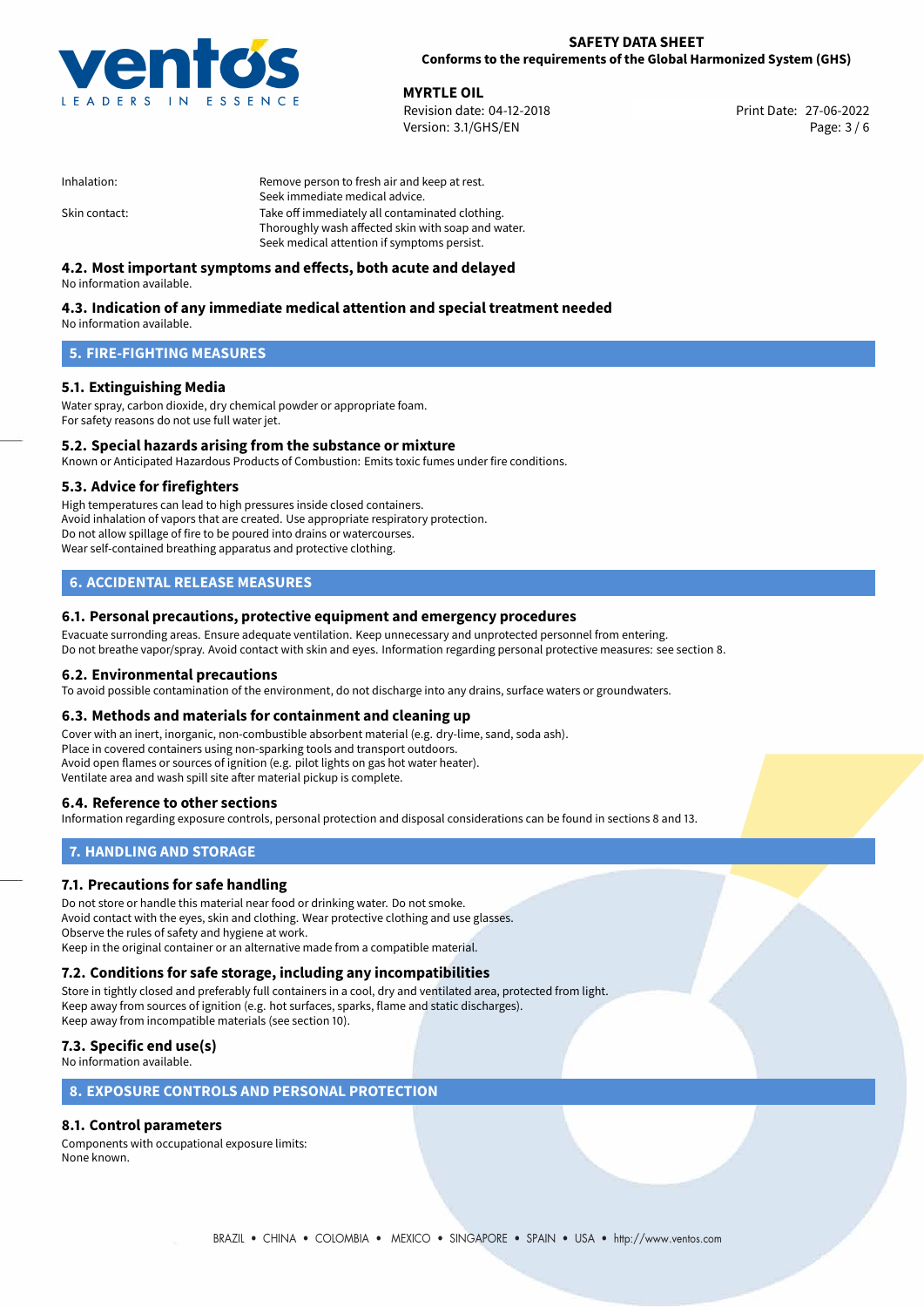

**MYRTLE OIL**<br> **Revision date: 04-12-2018** Print Date: 27-06-2022 Version: 3.1/GHS/EN Page: 4 / 6

## **8.2. Exposure controls**

Measures should be taken to prevent materials from being splashed into the body. Provide adequate ventilation, according to the conditions of use. Use a mechanical exhaust if required.

### **8.3. Individual protection measures, such as personal protective equipment**

| Eye/Face protection:             | Chemical safety goggles are recommended. Wash contaminated goggles before reuse.                                                            |
|----------------------------------|---------------------------------------------------------------------------------------------------------------------------------------------|
| Hand Protection:                 | Chemical-resistant gloves are recommended. Wash contaminated gloves before reuse.                                                           |
| Body protection:                 | Personal protective equipment for the body should be selected based on the task being performed and the risks<br>involved.                  |
| Respiratory Protection:          | In case of insufficient ventilation, use suitable respiratory equipment.                                                                    |
| Environmental exposure controls: | Emissions from ventilation or process equipment should be checked to ensure they comply with environmental<br>protection legislation.       |
|                                  | In some cases, filters or engineering modifications to the process equipment will be necessary to reduce emissions to<br>acceptable levels. |
|                                  |                                                                                                                                             |

## **9. PHYSICAL AND CHEMICAL PROPERTIES**

## **9.1. Information on basic physical and chemical properties**

| Appearance:                            | Liguid                    |
|----------------------------------------|---------------------------|
| Colour:                                | Conforms to standard      |
| Odour:                                 | Conforms to standard      |
| Odour theshold:                        | Not determined            |
| pH:                                    | Not determined            |
| Melting point/freezing point:          | Not determined            |
| Boling point/boiling range:            | Not determined            |
| Flash point:                           | 48 °C                     |
| Evaporation rate:                      | Not determined            |
| Flammability:                          | Not determined            |
| Lower flammability/Explosive limit:    | Not determined            |
| Upper flammability/Explosive limit:    | Not determined            |
| Vapour pressure:                       | Not determined            |
| Vapour Density:                        | Not determined            |
| Density:                               | $0,89-0,918$ g/mL (20°C)  |
| Relative density:                      | $0,89-0,918(20^{\circ}C)$ |
| Water solubility:                      | 1:5 IN ETHANOL 96°        |
| Solubility in other solvents:          | SOLUBLE IN ETHANOL        |
| Partition coefficient n-octanol/water: | Not determined            |
| Auto-ignition temperature:             | Not determined            |
| Decomposition temperature:             | Not determined            |
| Viscosity, dynamic:                    | Not determined            |
| Viscosity, kinematic:                  | Not determined            |
| Explosive properties:                  | Not determined            |
| Oxidising properties:                  | Not determined            |

## **10. STABILITY AND REACTIVITY**

#### **10.1. Reactivity**

No hazardous reactions if stored and handled as prescribed/indicated.

## **10.2. Chemical stability**

The product is stable if stored and handled as prescribed/indicated.

#### **10.3. Possibility of hazardous reactions**

No hazardous reactions if stored and handled as prescribed/indicated.

#### **10.4. Conditions to Avoid**

Conditions to Avoid: Excessive heat, flame or other ignition sources.

#### **10.5. Incompatible materials**

Avoid contact with strong acids and bases and oxidizing agents.

## **10.6. Hazardous decomposition products**

During combustion may form carbon monoxide and unidentified organic compounds.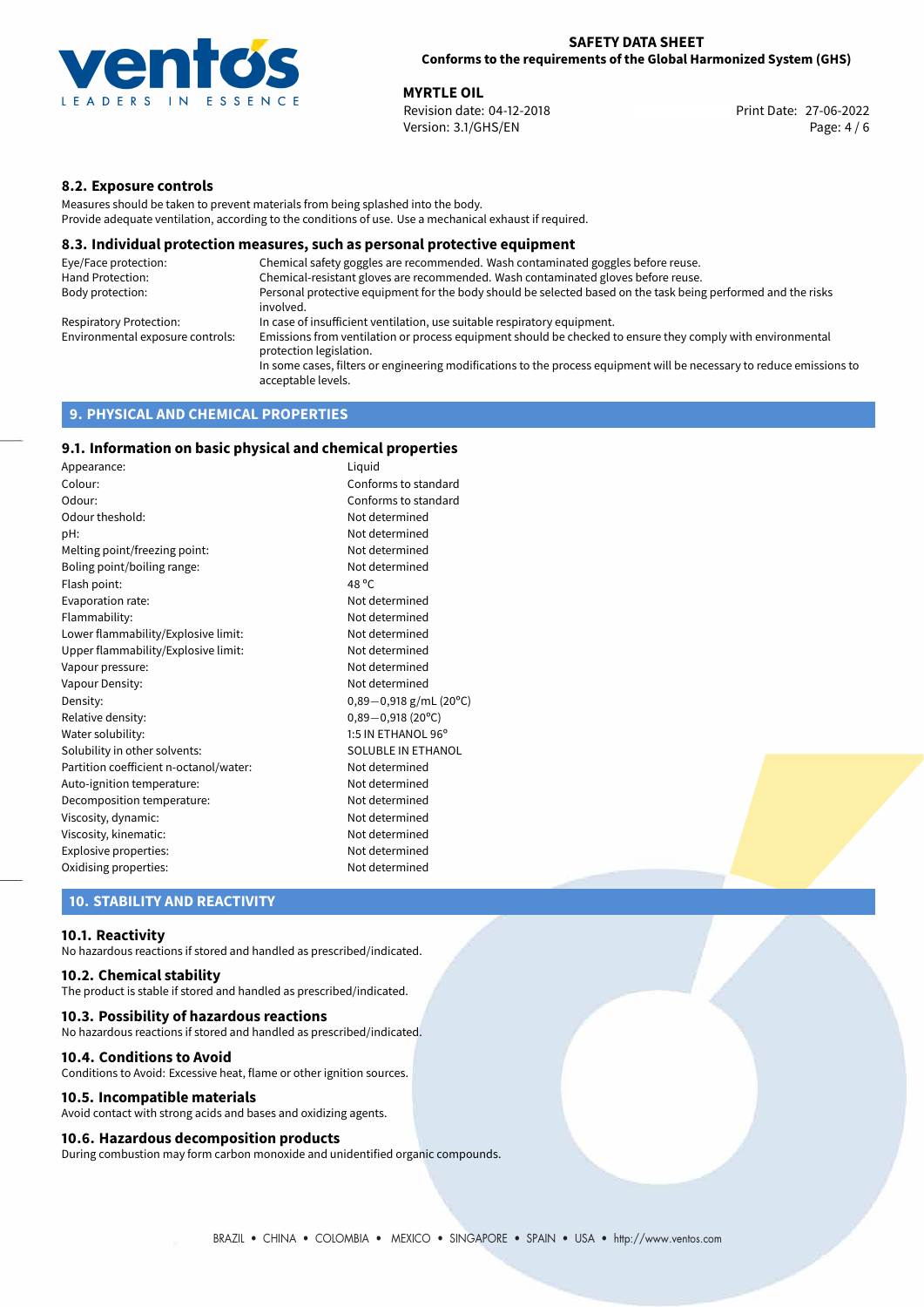

**MYRTLE OIL**<br> **Revision date: 04-12-2018** Print Date: 27-06-2022 Version: 3.1/GHS/EN Page: 5 / 6

# **11. TOXICOLOGICAL INFORMATION**

| Acute toxicity                    | Harmful if swallowed.                                                     |
|-----------------------------------|---------------------------------------------------------------------------|
| Skin corrosion/irritation         | Causes skin irritation.                                                   |
| Serious eye damage/irritation     | Causes serious eye irritation.                                            |
| Respiratory or skin sensitisation | May cause an allergic skin reaction.                                      |
| Germ cell mutagenicity            | Suspected of causing genetic defects.                                     |
| Carcinogenicity                   | Suspected of causing cancer.                                              |
| <b>Reproductive toxicity</b>      | Based on the data available, the criteria for classification are not met. |
| <b>STOT-single exposure</b>       | Based on the data available, the criteria for classification are not met. |
| <b>STOT-repeated exposure</b>     | Based on the data available, the criteria for classification are not met. |
| <b>Aspiration hazard</b>          | May be fatal if swallowed and enters airways.                             |

## **12. ECOLOGICAL INFORMATION**

#### **12.1. Toxicity**

**Assessment:** Very toxic to aquatic life with long lasting effects. **Experimental/calculated data:** No information available.

# **12.2. Degradability**

No information available.

#### **12.3. Bioaccumulative potential**

No information available.

### **12.4. Soil mobility**

No information available.

# **12.5. Other adverse effects**

See also sections 6, 7, 13 and 15 Do not allow to get into waste water or waterways.

#### **13. DISPOSAL CONSIDERATIONS**

#### **13.1. Waste treatment methods**

Dispose of in accordance with national and local environmental regulations.

## **14. TRANSPORT INFORMATION**

|                                  | <b>ADR/RID/ADN</b>         | <b>IMDG</b>                                  | <b>IATA-ICAO</b>                  |
|----------------------------------|----------------------------|----------------------------------------------|-----------------------------------|
| 14.1. UN Number                  | <b>UN1169</b>              | <b>UN1169</b>                                | <b>UN1169</b>                     |
| 14.2. UN Proper Shipping Name    | EXTRACTS, AROMATIC, LIQUID | EXTRACTS, AROMATIC, LIQUID<br>(ALPHA-PINENE) | <b>EXTRACTS, AROMATIC, LIQUID</b> |
| 14.3. Transport Hazard Class(es) |                            |                                              |                                   |
| 14.4. Packing Group              | Ш                          | Ш                                            | $\mathbf{III}$                    |
| 14.5. Environmental hazards      | Yes                        | Yes                                          | Yes                               |
| <b>Additional information</b>    |                            |                                              |                                   |

### **14.6 Special precautions for user**

None known

**14.7. Transport in bulk according to Annex II of MARPOL 73/78 and the IBC Code** No information available

**15. REGULATORY INFORMATION**

# **15.1. Safety, health and environmental regulations/legislation specific for the substance or mixture**

No information available

## <span id="page-4-0"></span>**16. OTHER INFORMATION**

**Full text of the R-phrases, hazard statements and precautionary statements mentioned in section 3:** H226 – Flammable liquid and vapour.